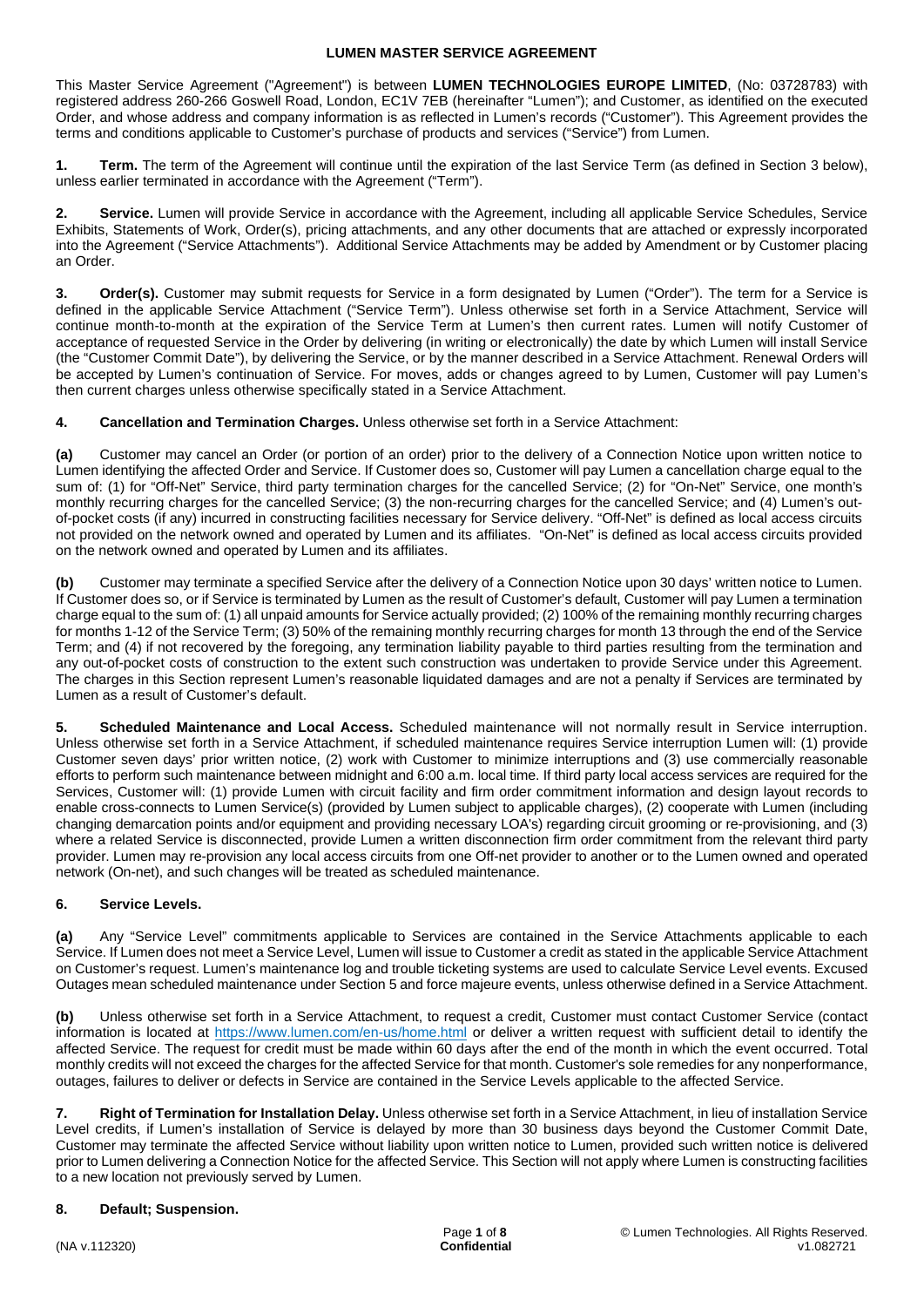**(a)** If (a) Customer fails to make any payment when due and such failure continues for five business days after Lumen's written notice, or (b) either party fails to observe or perform any other material term of this Agreement and such failure continues for 30 days after the other party's written notice, then the non-defaulting party may: (i) terminate this Agreement and/or any Order, in whole or in part, and/or (ii) subject to Sections 9.1 (Damages Limitations) and 6 (Service Levels), pursue any remedies it may have at law or in equity.

**(b) Suspension.** If Lumen is entitled to terminate this Agreement and/or any Order, Lumen may, without prejudice to its right to terminate this Agreement or any Order, suspend, in whole or in part, Customer's Service(s) until the failure or default is cured. Customer will be liable for all charges in respect of the suspended Service during any period of suspension.

# **9. Liabilities and Disclaimers.**

# **9.1 Damages Limitations.**

**(a)** Nothing in this Agreement will be construed as limiting the liability of either party for: (i) personal injury or death resulting from the negligence of a party or its employees; or (ii) liability of either party which cannot be excluded by law.

**(b)** Neither party will be liable for any loss (whether direct or indirect) of profits, revenues, goodwill, anticipated savings, business or data, or any indirect, incidental, special, consequential, exemplary or punitive damages arising out of the performance or failure to perform under this Agreement or any Order and regardless of whether the claim is brought for breach of contract, negligence, breach of statutory duty or otherwise.

**(c)** Subject to 9.1(a) and (b), unless set out otherwise in a Service Attachment, Lumen's total aggregate liability in respect of any and all claims, losses or damages during the Term of the Agreement, whether arising from tort (including negligence), breach of contract, breach of warranty or otherwise under or in connection with this Agreement will not exceed 100% of charges paid or payable by Customer pursuant to this Agreement during the 12 month period immediately prior to accrual of the first claim.

**9.2 Disclaimer of Warranties.** LUMEN MAKES NO WARRANTIES OR REPRESENTATIONS, EXPRESS OR IMPLIED, EITHER IN FACT OR BY OPERATION OF LAW, STATUTORY OR OTHERWISE, INCLUDING WARRANTIES OR CONDITIONS OF QUALITY, MERCHANTABILITY OR FITNESS FOR A PARTICULAR USE, EXCEPT THOSE EXPRESSLY SET FORTH IN THIS AGREEMENT OR ANY APPLICABLE SERVICE ATTACHMENT.

# **10. Billing and Payment.**

**10.1 Commencement of Billing.** Unless otherwise set forth in a Service Attachment, Lumen will deliver written or electronic notice (a "Connection Notice") to Customer when Service is installed, at which time billing will commence ("Service Commencement Date"). If Customer notifies Lumen within three days after delivery of the Connection Notice that Service is not functioning properly, Lumen will correct any deficiencies and, upon Customer's request, credit Customer's account in the amount of 1/30 of the applicable monthly recurring charge (MRC) for each day the Service did not function properly. If Lumen cannot complete installation due to Customer delay or inaction, Lumen may begin charging Customer for the Service, and Customer will pay such charges.

**10.2 Payment of Invoices and Disputes.** Invoices are delivered or made available monthly and due 30 days after the invoice date. Fixed charges are billed in advance and usage-based charges are billed in arrears. Customer's payments to Lumen must be made in the currency stated on the invoice and via the payment method designated by Lumen. Lumen may charge administrative fees where Customer's payment and invoice preferences deviate from Lumen's standard practices. Past due amounts bear interest at 1.5% per month or the highest rate allowed by law (whichever is less). Lumen may charge Customer reasonable attorneys' fees and any third-party collection costs Lumen incurs in collecting such amounts. Customer is responsible for all charges regarding the Service, even if incurred as the result of unauthorized use. If Customer reasonably disputes an invoice, Customer must pay the undisputed amount and submit written notice of the disputed amount (with details of the nature of the dispute and the Services and invoice(s) disputed). Disputes must be submitted in writing within 90 days from the date of the invoice. If Lumen determines in good faith that a disputed charge was billed correctly, Customer must pay such amounts within 10 days after Lumen provides notice of such determination. Customer may not offset disputed amounts from one invoice against payments due on the same or another account.

**10.3 Taxes and Fees.** Customer is responsible for all taxes and fees arising in any jurisdiction imposed on Customer, Lumen, or a Lumen affiliate incident to the provision, sale or use of Service. This includes value added, consumption, sales, use, gross receipts, withholding, excise, ad valorem, franchise or other taxes, fees, duties or surcharges (e.g., regulatory and 911 surcharges), along with similar charges stated in a Service Attachment (collectively "Taxes and Fees"). This does not include taxes based on Lumen's net income. Some Taxes and Fees, and costs of administering them, are recovered through a percentage surcharge(s) on the charges for Service. If Customer is required by law to make any deduction or withholding of withholding Taxes from any payment due under this Agreement to Lumen, then Customer must increase the gross amount payable so that, after any deduction or withholding for such withholding Taxes, the net amount paid to Lumen will not be less than Lumen would have received had no such deduction or withholding been required. Charges for Service are exclusive of Taxes and Fees. Customer may present Lumen with an exemption certificate that eliminates Lumen's obligation to pay certain Taxes and Fees. The exemption will apply prospectively. For additional details on taxes and surcharges that are assessed, visit [www.lumen.com/taxes.](http://www.lumen.com/taxes)

**10.4 Credit Approval and Deposits.** Customer will provide Lumen with credit information as requested. Lumen may require Customer to make a deposit as a condition of Lumen's acceptance of any Order or continuation of: (a) usage-based Services; or (b) non-usage based Service where Customer fails to timely pay Lumen or Lumen reasonably determines that Customer has had an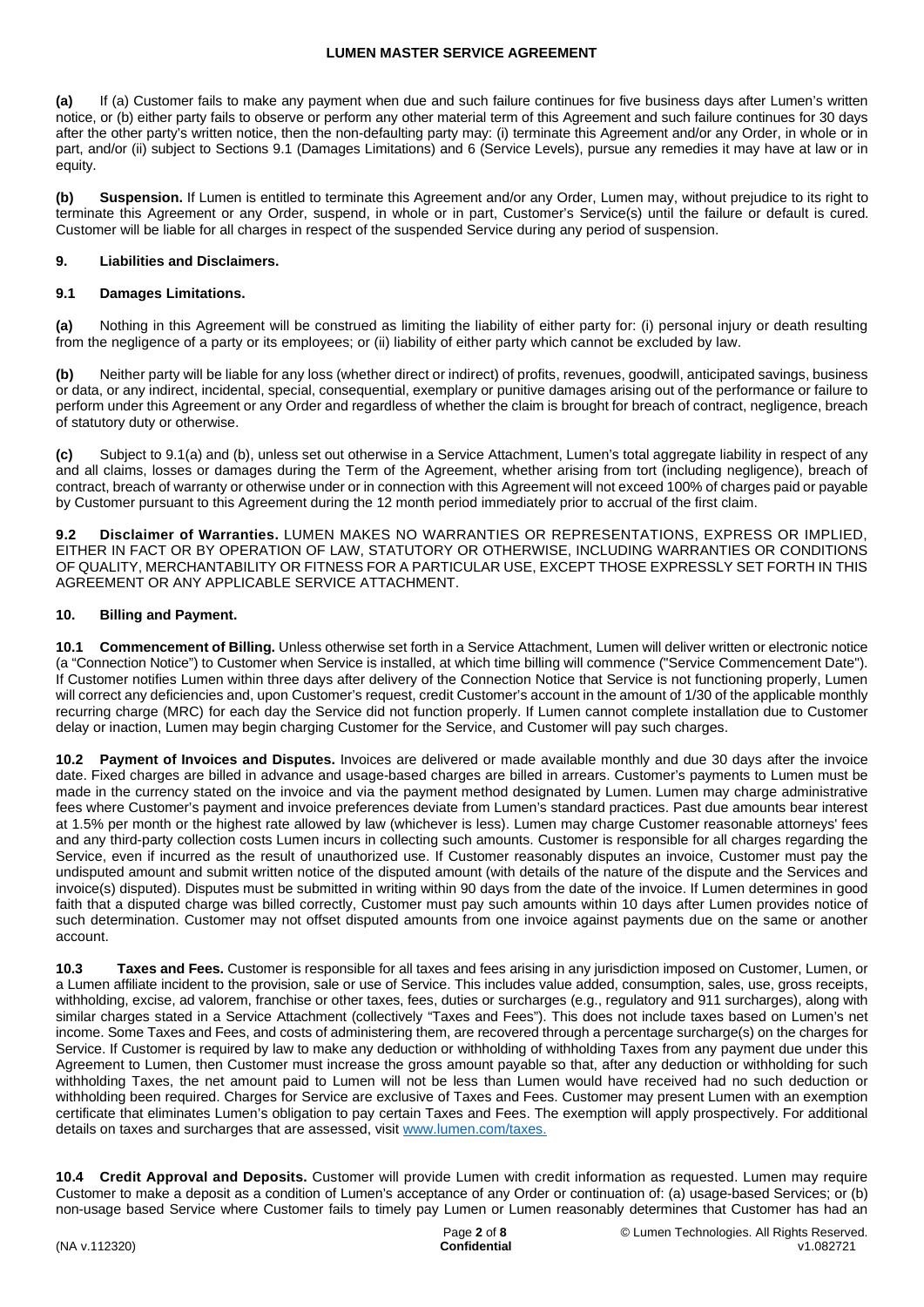adverse change in financial condition. Deposits will not exceed two months' estimated charges for Service and are due upon Lumen's written request. When Service is discontinued, the deposit will be credited to Customer's account and the balance refunded.

**10.5 Regulatory and Legal Changes.** If changes in applicable law, regulation, rule, or order materially affect delivery of Service, the parties will negotiate appropriate changes to this Agreement. If the parties cannot reach agreement within 30 days after Lumen's notice requesting renegotiation, Lumen may, on a prospective basis after such 30-day period, pass any increased delivery costs on to Customer. If Lumen does so, Customer may terminate the affected Service on notice to Lumen delivered within 30 days of the cost increase taking effect.

**10.6 Sanctions.** If any type of economic, trade or other governmental or transnational sanction applies to the performance of Lumen's obligations under this Agreement or to Customer's use or permitted resale of a Service, Lumen may immediately terminate the affected Service without liability, upon written notice to Customer.

**11. Customer Premises; Title to Equipment.** If access to non-Lumen facilities is required for the installation, maintenance, grooming, movement, upgrade and/or removal of Lumen network or equipment, Customer will, at its expense: (a) secure such right of access and (b) arrange for the provision and maintenance of power and HVAC as needed for the proper operation of such equipment and network. Title to Lumen-provided equipment (including software) remains with Lumen. Customer will not create or permit to be created any encumbrances on Lumen-provided equipment.

**12. Acceptable Use Policy.** Customer must comply with the Lumen Acceptable Use Policy ("AUP"), which is available at [https://www.centurylink.com/aboutus/legal/acceptable-use-policy.html.](https://www.centurylink.com/aboutus/legal/acceptable-use-policy.html) Lumen may reasonably modify this policy to ensure compliance with applicable laws and regulations and to protect Lumen's network and customers.

**13. Data Protection.** The terms of the attached Data Protection Addendum will apply to the processing of Personal Data under this Agreement and Lumen and Customer will each comply with the requirements of the Data Protection Addendum in performing its obligations under this Agreement.

**14. International Services.** For Services provided in other countries, Customer or its local affiliate may be required to enter into a separate local country addendum/agreement (as approved by local authorities) ("LCA") with the respective Lumen affiliate that provides the local Service(s). Such Lumen affiliate will invoice Customer or its local affiliate for the respective local Service(s).

# **15. General Terms.**

**15.1 Force Majeure.** Neither party will be liable, nor will any credit allowance or other remedy be extended, for any failure of performance or equipment due to causes beyond such party's reasonable control ("force majeure event").

**15.2 Assignment and Resale.** Neither party may assign its rights or obligations under this Agreement or any Service Attachment without the prior written consent of the other party, which will not be unreasonably withheld. However, either party may assign its rights and obligations under this Agreement or any Order without the consent of the other party: (1) to any subsidiary, parent, or affiliate that controls, is controlled by, or is under common control with that party; (2) pursuant to the sale or transfer of substantially all of the business or relevant assets of that party; or (3) pursuant to any financing, merger, or reorganization of that party. This Agreement and all Service Attachments will apply to any permitted transferees or assignees. Any assignee of Customer must have a financial standing and creditworthiness equal to or better than Customer's. Unless otherwise set forth in a Service Attachment, Customer may provide Service to third parties or use the Services in connection with goods or services provided by Customer to third parties ("Customer Provided Services"). Customer will indemnify, defend and hold Lumen and its affiliates harmless from any claims arising from or related to any Customer Provided Services. If Customer sells telecommunications services, Customer certifies that it has filed all required documentation and will at all times have the requisite authority with appropriate regulatory agencies respecting the same. Nothing in this Agreement confers upon any third party any right, benefit, or remedy.

**15.3 Affiliates.** Lumen may use a Lumen affiliate or a third party to provide Service to Customer, but Lumen will remain responsible to Customer for Service delivery and performance. Customer's affiliates may purchase Service under this Agreement, and Customer will be jointly and severally liable for all claims and liabilities related to Service ordered by any Customer affiliate.

**15.4 Notices.** Notices will be in writing and deemed received if delivered personally, sent via facsimile, pre-paid overnight courier, electronic mail (if an e-mail address is provided below) or sent by U.S. Postal Service (in the US) or First Class International Post. Unless otherwise provided for in a Service Attachment, requests for disconnection of Service (other than for default) must be submitted to Lumen via Customer's portal at <https://www.centurylink.com/business/login/> or via the following website / link: <https://www.lumen.com/help/en-us/disconnects.html> and will be effective 30 days after receipt (or such longer period set forth in a Service Attachment). Notices for billing inquiries/disputes or requests for Service Level credits must be submitted to Lumen via Customer's portal at<https://www.centurylink.com/business/login/>or via Email at: [billing@lumen.com](mailto:billing@lumen.com). Customer failure to follow this process and/or provide complete information may result in continued charges that will not be credited. All legal notices will be addressed to Lumen at: 260-266 Goswell Road, London, EC1V 7EB; and [EMEA.Legal@lumen.com](mailto:EMEA.Legal@lumen.com) Attn.: General Counsel; and to any electronic or physical address of Customer as provided in the Agreement or in its absence, to Customer's address identified on the Order or as reflected in Lumen's records, Attn. General Counsel.

**15.5 Confidentiality.** Neither party will: (a) disclose any of the terms of the Agreement; or (b) disclose or use (except as expressly permitted by, or required to achieve the purposes of, the Agreement) the confidential information received from the other party. Confidential information will not include Customer Data as may be described in a Service Attachment. A party may disclose Confidential Information if required to do so by a governmental agency, by operation of law, or if necessary, in any proceeding to establish rights or obligations under the Agreement. Each party will limit disclosure and access to confidential information to those of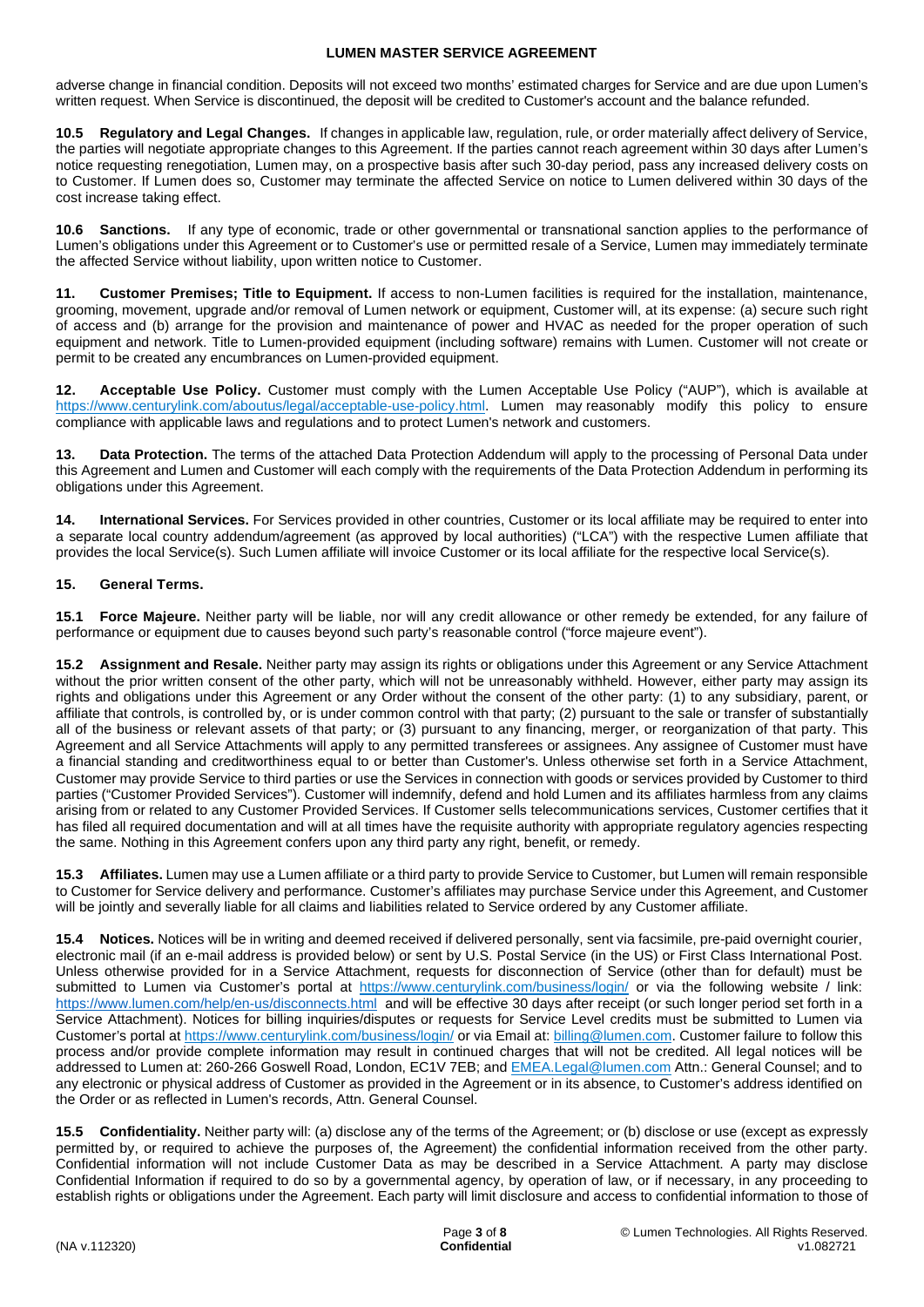its employees, contractors, attorneys or other representatives who reasonably require such access to accomplish the Agreement's purposes and who are subject to confidentiality obligations at least as restrictive as those contained in this Agreement.

**15.6 Intellectual Property Ownership; Use of Name and Marks.** Nothing in the Agreement or the performance of it will convey, license, or otherwise transfer any right, title, or interest in any intellectual property or other proprietary rights held by either party or its licensors. Neither party will use the name or marks of the other party or any of its affiliates for any purpose or issue any press release or public statement relating to this Agreement without the other party's prior written consent.

**15.7 Governing Law; Amendment.** This Agreement will be governed and construed in accordance with the laws of England and the jurisdiction of the English Courts. Each party will comply with all applicable laws, rules and regulations associated respectively with Lumen's delivery or Customer's use of the Service under the Agreement. This Agreement, including any Service Attachments, constitutes the entire and final agreement and understanding between the parties with respect to the Service and supersedes all prior agreements relating to the Service. Lumen is not subject to any obligations that are not explicitly identified in this Agreement. Any other terms that the Customer seeks to impose or incorporate, whether through handwritten mention on any component of the Agreement or through any terms and conditions contained in Customer purchase order are hereby excluded. This Agreement may only be modified or supplemented by an instrument executed by an authorized representative of each party. No failure by either party to enforce any right(s) under this Agreement will constitute a waiver of such right(s). In the event of any conflict between this Agreement, and any Service Schedule, Service Exhibit, Statement of Work and/or Customer Order, the order of precedence is: (i) the Service Schedule; (ii) the Service Exhibit; (iii) this Agreement; (iv) the Statement of Work; and (v) the Customer Order.

**15.8 Relationship and Counterparts.** The relationship between the parties is not that of partners, agents, or joint venturers. This Agreement may be executed in one or more counterparts, all of which taken together will constitute one instrument. Digital signatures and electronically exchanged copies of signed documents will be sufficient to bind the parties to this Agreement.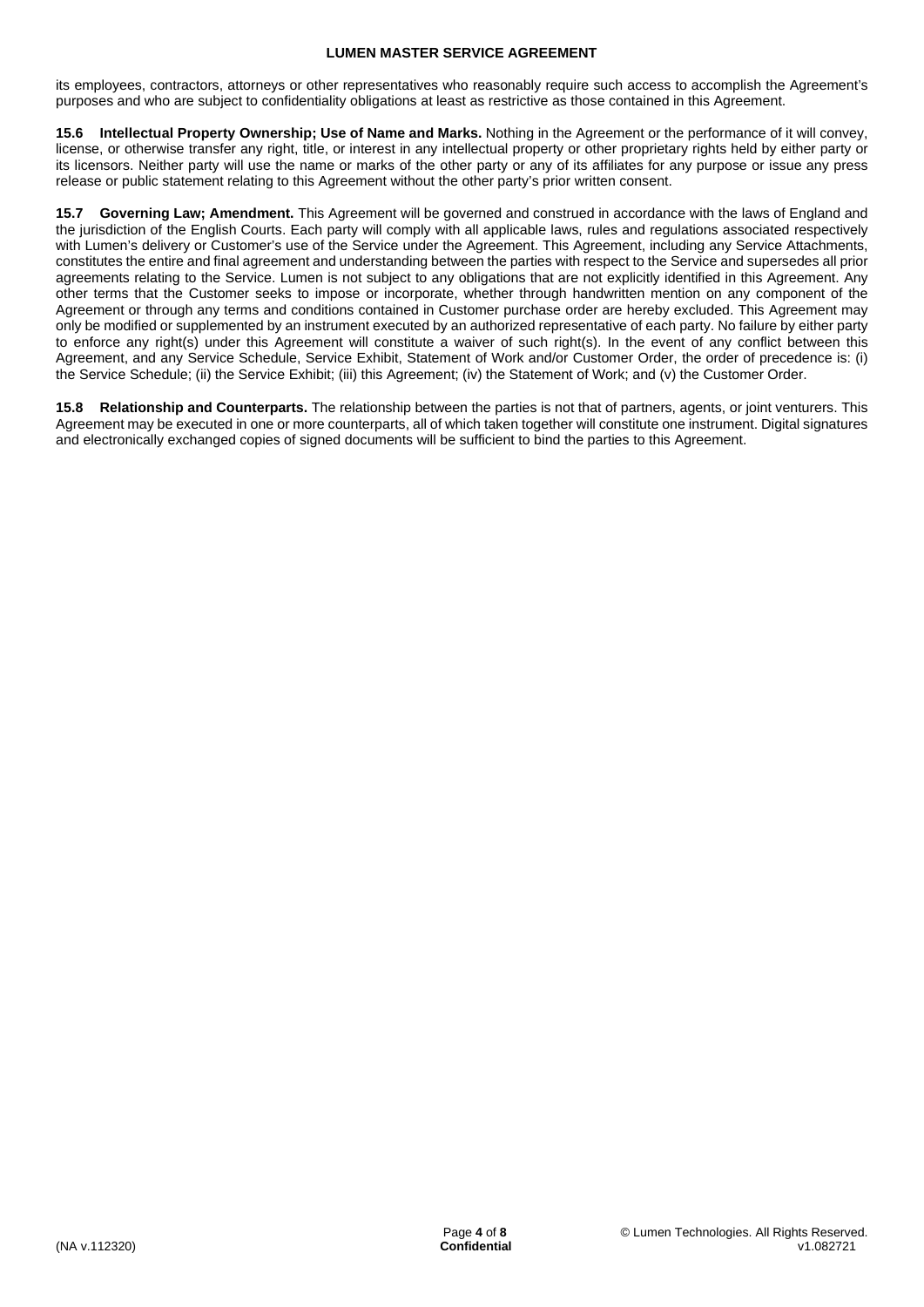### **DATA PROTECTION ADDENDUM**

**1. Applicability.** This Data Protection Addendum ("DPA") forms part of and is subject to the governing services agreement ("Agreement") between Customer and Lumen and is applicable to the provision of certain Lumen Services. In the event of a conflict between the Agreement and this DPA, the terms of this DPA will control.

**2. Definitions.** In this DPA, the following definitions apply:

"**Controller**" "**Processor**" **"Data Subjects"** "**Personal Data**" "**Personal Data Breach**" and **"Processing"** will have the meanings ascribed to them in the GDPR.

**"Data Protection Laws"** means the provisions of applicable laws regulating the use and processing of Personal Data, as may be defined in such provisions, including (a) the EU General Data Protection Regulation (Regulation 2016/679) ("GDPR"), (b) the Electronic Communications Data Protection Directive 2002/58/EC, (c) the Privacy and Electronic Communications Directive 2002 as amended and (d) all other applicable laws and regulations relating to processing of personal data.

"**Services**" means the Lumen Processing Services to be provided to Customer under the Agreement.

**3. Compliance with Data Protection Laws.** Each party is an independent Controller with respect to Personal Data collected from the other which is necessary for administering its business relationship with the other (e.g. name, address, email address). Customer is a Controller (or effectively the Controller to Lumen as Processer/subprocessor) with respect to Personal Data Processed by Lumen. Lumen is a Controller with respect to billing, utilization, usage patterns/counts/statistics, traffic data and other business and operational information, to the extent it is Personal Data, and a Lumen Privacy Notice applicable to the foregoing can be found at: <https://www.centurylink.com/aboutus/legal/privacy-policy/centurylink-enterprise-customer-privacy-notice.html>. Each party will comply at all times with its Controller obligations under Data Protection Laws with respect to any Personal Data processed under the Agreement, including providing individuals with notice, required consents and ensuring a valid legal basis of processing.

# **4. Data Processing.**

**(A)** Lumen acknowledges that it is a Processor on behalf of the Customer when providing Services and performing its related obligations (including incident resolution, support or consultancy services). Details about the Processing can be found at [https://www.centurylink.com/aboutus/legal/gdpr.html.](https://www.centurylink.com/aboutus/legal/gdpr.html)

**(B)** In so far as Lumen processes Personal Data on behalf of Customer as a Processor, Lumen will (and will procure that Lumen affiliates will):

- (i) Process Personal Data only in accordance with the Customer's documented instructions, including as set out in the Agreement and this DPA and ensure that Lumen personnel process Personal Data only on such instructions of the Customer, unless processing is required by EU or member state law to which Lumen is subject, in which case Lumen willl, to the extent permitted by such law, inform Customer of that legal requirement before processing that Personal Data;
- (ii) Restrict the disclosure and processing of Personal Data to the extent necessary to provide the Services, or as otherwise permitted under the Agreement and this DPA, or by Customer in writing, and disclose Personal Data only on a need to know basis in connection with the Services to those who have committed themselves to confidentiality, or as required by applicable law;
- (iii) Taking into account the state of the art, costs of implementation and the nature, scope, context and purposes of processing as well as the risk of varying likelihood and severity for the rights and freedoms of natural persons, implement and maintain appropriate technical and organizational measures designed to protect Personal Data against accidental or unlawful destruction or accidental loss, alteration, unauthorised disclosure or access, and against all other unlawful forms of processing and ensure a level of security appropriate to the risk presented by the processing;
- (iv) Ensure that only those personnel who need to have access to Personal Data are granted access to it, and that such access is granted only for the proper provision of the Services; and
- (v) If and to the extent Lumen retains a copy of any Personal Data, not retain that Personal Data for longer than is necessary to perform the Services and at Customer's option, securely destroy or return such Personal Data, except where required to retain the Personal Data by law or regulation. The parties agree that Lumen will not actively process such Personal Data and will be bound by the provisions of this DPA in respect of any such retained Personal Data. Lumen will delete such data promptly after it ceases to be obliged to retain it and will only process it to the extent required to comply with applicable laws.

#### **5. Subprocessing.**

**(A)** Prior to disclosing any Personal Data to any subprocessor, Lumen will ensure that it has undertaken appropriate due diligence with respect to such subprocessor, and will ensure the subprocessor enters into a written agreement on terms which provide that the subprocessor has equivalent obligations to those set out in this DPA. Lumen will remain fully liable to Customer for any breach of such obligations by the subprocessor. The Customer generally authorizes Lumen to appoint subprocessors in accordance with the terms of this DPA and the Agreement.

**(B)** Lumen will maintain an up to date list of its subprocessors available at [https://www.centurylink.com/aboutus/legal/privacy](https://www.centurylink.com/aboutus/legal/privacy-policy.html)[policy.html and will inform Customer with details of any intended change in subprocessors at least 30 days prior to any such change.](https://www.centurylink.com/aboutus/legal/privacy-policy.html)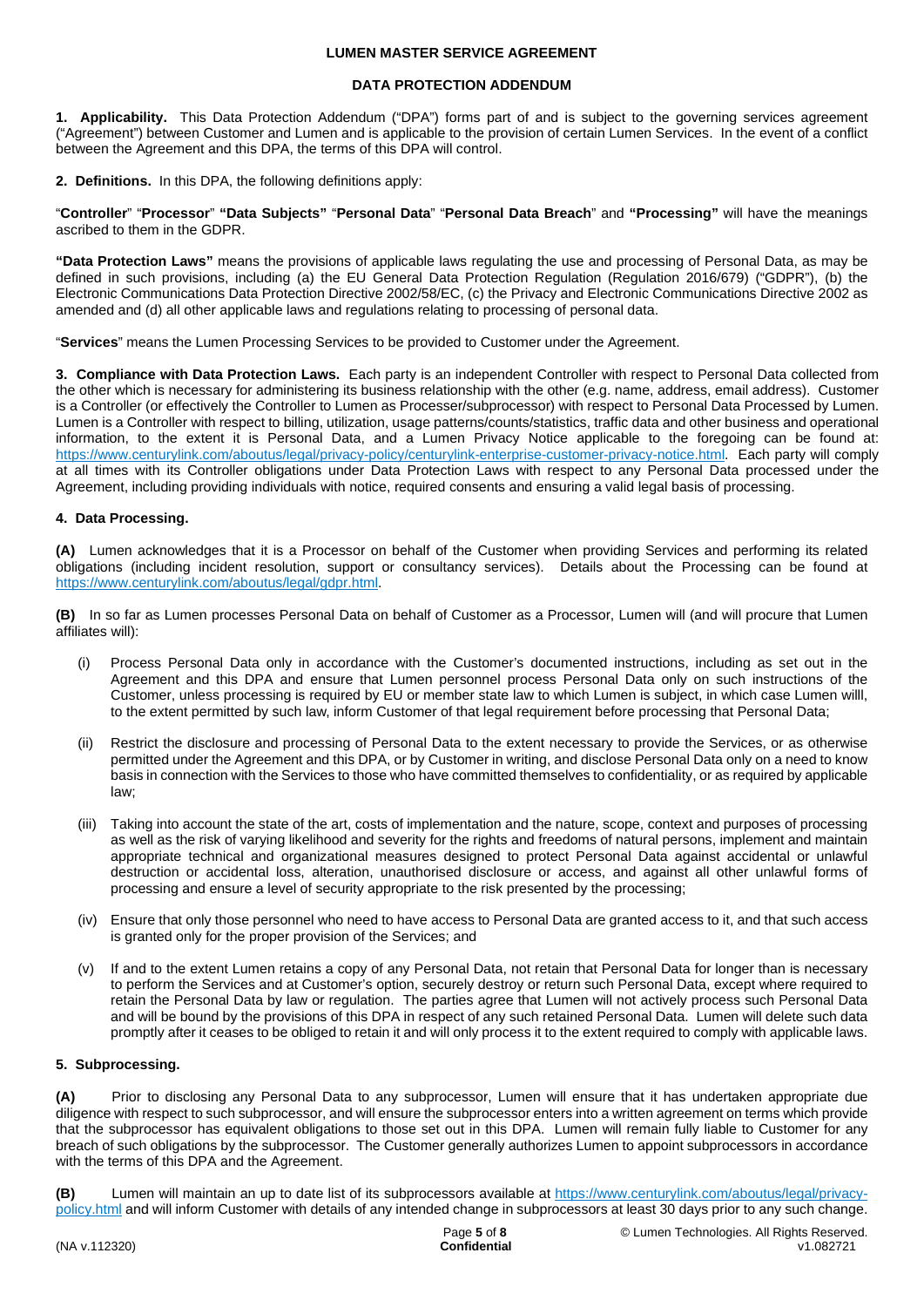The Customer may object to Lumen's appointment or replacement of a subprocessor prior to its appointment or replacement, provided such objection is based on reasonable grounds. In such event, Lumen will either not appoint or replace the subprocessor or, if this is not possible, the Customer may terminate the applicable Service (without prejudice to any fees incurred by the Customer prior to termination).

# **6. Cooperation.**

**(A)** Lumen will, in so far as is possible, promptly notify Customer of any inquiry, complaint notice or other communication it receives from any supervisory authority, or from any Data Subject relating to the Services (including any requests to access, correct, delete, block or restrict access to their Personal Data or receive a machine-readable copy of it) and, insofar as is possible and to the extent technically feasible, assist Customer with Customer's obligation to respond to any notification or Data Subject rights request in accordance with the timeframes set out in the Data Protection Laws.

**(B)** If Customer reasonably believes that Lumen's processing of Personal Data is likely to result in a high risk to the data protection rights and freedoms of Data Subjects, Lumen will, on request from Customer, assist Customer in connection with any data protection impact assessment and prior consultation, that may be required under Data Protection Laws, taking into account the nature of the processing and the information available to Lumen. This assistance from Lumen may be subject to additional, mutually agreed fees and terms.

**7. Breach Reporting.** Lumen will notify Customer without undue delay on becoming aware of any Personal Data Breach involving Personal Data Processed on behalf of Customer using the Services, and thereafter co-operate with Customer and provide assistance as may be reasonably required by Customer in the investigation, remediation and mitigation of such breach. Lumen will provide reasonable assistance to Customer with respect to any breach reporting obligations Customer may have, and provide additional information relating to such breach as Customer may reasonably require. The parties will agree in advance and in writing on any material remediation responsibilities and costs that exceed Lumen's standard incident response process.

**8. Audits.** Lumen will maintain all information necessary to demonstrate compliance with its obligations identified in this DPA and a written record of all processing of Personal Data on behalf of Customer and, upon reasonable request grant Customer and its auditors and agents a right of access to and to take copies of records relating to compliance and all processing of such Personal Data on behalf of Customer in order to assess whether Lumen has complied with its obligations in respect of the processing of Personal Data. Upon reasonable notice, Lumen will allow Customer to, or where applicable, will cooperate with Customer and Lumen's third-party providers to arrange for access to premises and other materials and personnel and will provide reasonable assistance in order to assist Customer in exercising its audit rights under this clause provided that: (i) such access will occur at a mutually agreeable time and the scope of the visit will be mutually agreed upon; (ii) such access will not unreasonably interfere with Lumen's operations; and (iii) access to Lumen premises, documentation and systems will be subject to Lumen's reasonable access requirements and security policies.

**9. Transfers.** Lumen will not transfer any Personal Data outside the EEA except to the extent authorized by Customer and in accordance with this paragraph. At the date of this DPA Customer authorizes Lumen to transfer Personal Data outside the EEA, including to the United States, for the specific purpose of providing Services and performing its obligations under the Agreement. Such transfer will be subject to the Standard Contractual Clauses (in the form adopted by decision 2010/87/EU of 5 February 2010).

**10. Future Amendments.** The parties may amend this DPA at any time during the term of the Agreement by written agreement if necessary to comply with any legal requirement or guidance from a supervisory authority, or if required to take account of any changes to the processing of Personal Data pursuant to the Agreement.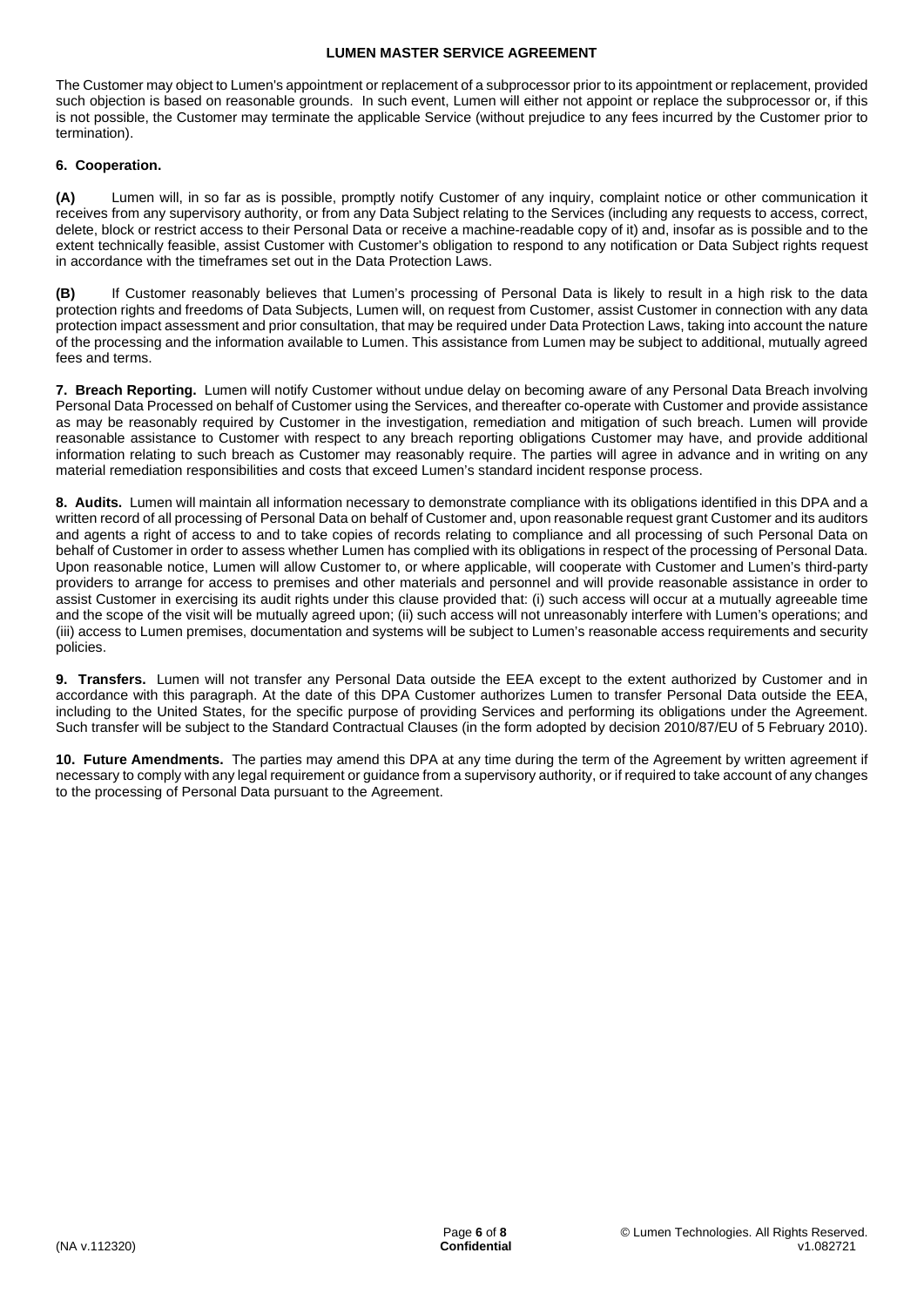#### **TECHNICAL AND ORGANIZATIONAL MEASURES FOR SECURITY (TOMS) FOR LUMEN SYSTEMS HOUSING PERSONAL DATA**

As used in this TOMS, "Personal Data" means any information relating to an identified or identifiable person, as defined in the European Union General Data Protection Regulation, that is stored, transmitted, or otherwise processed by Lumen. Lumen has implemented the data security measures described in this description of Technical and Organizational Measures for Security (TOMS) for Lumen Systems Housing Personal Data and will maintain them, or equally secure measures indefinitely. These measures generally apply to Lumen's information globally, whether stored on a Lumen server or hosted by a Lumen vendor, and to all Lumen employees and contractors and third parties who handle Personal Data. These measures have been implemented by Lumen to protect, directly or indirectly, the confidentiality, integrity and availability of Personal Data.

### **1. COMPLIANCE WITH LAW, AUDIT REPORT**

Lumen has adopted and implemented a corporate information security program as described below, which is subject to reasonable changes by Lumen from time to time. Lumen has completed an American Institute of Certified Public Accountants () sanctioned Type II audit report (SSAE18/ISAE3402 SOC 1 or SOC 2) for certain facilities/services and will continue to conduct such audits pursuant to a currently sanctioned or successor standard.

### **2. INFORMATION SECURITY PROGRAM**

Lumen has implemented an information security program (the "Program") that includes reasonable measures designed to: (1) secure the confidentiality and integrity of Personal Data; (2) protect against foreseeable threats to the security or integrity of Personal Data; (3) protect against unauthorized access to, disclosure of or unauthorized use of Personal Data; and (4) provide that Lumen employees are aware of the need to maintain the confidentiality, integrity and security of Personal Data. Lumen will limit access to Personal Data to only those employees, agents, contractors or service providers of Lumen who need the information to carry out the purposes for which Personal Data was provided to Lumen.

The Lumen Program is modelled on the ISO 27001:2013-based *Information Security Management System* ("ISMS"), which establishes the guidelines and general principles used for establishing, implementing, operating, monitoring, reviewing, maintaining and improving protections for Lumen information and Personal Data. The Lumen Program, in alignment with the ISMS, is designed to select adequate and proportionate security controls to protect information and provides general guidance on the commonly accepted goals of information security management and standard practices for controls in the following areas of information security management:

- Security policy
- Organization of information security
- Asset management
- Human resources security
- Physical and environmental security
- Communications and operations management
- Communications security
- Access control
- Information systems acquisition, development, and maintenance
- Information security incident management
- Business continuity management
- Compliance
- Cryptography
- Supplier relationships

Lumen has also implemented a formal information security policy and supporting methods and procedures, technical standards, and processes to reinforce the importance of information security throughout the organization ("Information Security Policy"). The Information Security Policy is in alignment with ISO 27002:2013 and is approved by the Chief Security Officer. The Information Security Policy outlines the requirements to maintain reasonable security for Confidential Information, including Personal Data. Employees, contractors and third parties with access to systems containing Personal Data are required to complete annual security awareness training.

# **3. SPECIFIC SECURITY CONTROLS**

Lumen's security controls include:

- Logical access controls to manage access to Personal Data on a least privilege and need-to-know basis, including through the use of defined authority levels and job functions, unique IDs and passwords, strong (i.e., two-factor) authentication for remote access systems (and elsewhere as appropriate), and promptly revoking or changing access in response to terminations or changes in job functions.
- Password controls to manage and control password complexity and expiration. Any password controlling access to the Lumen infrastructure must be of a minimum length and complexity.